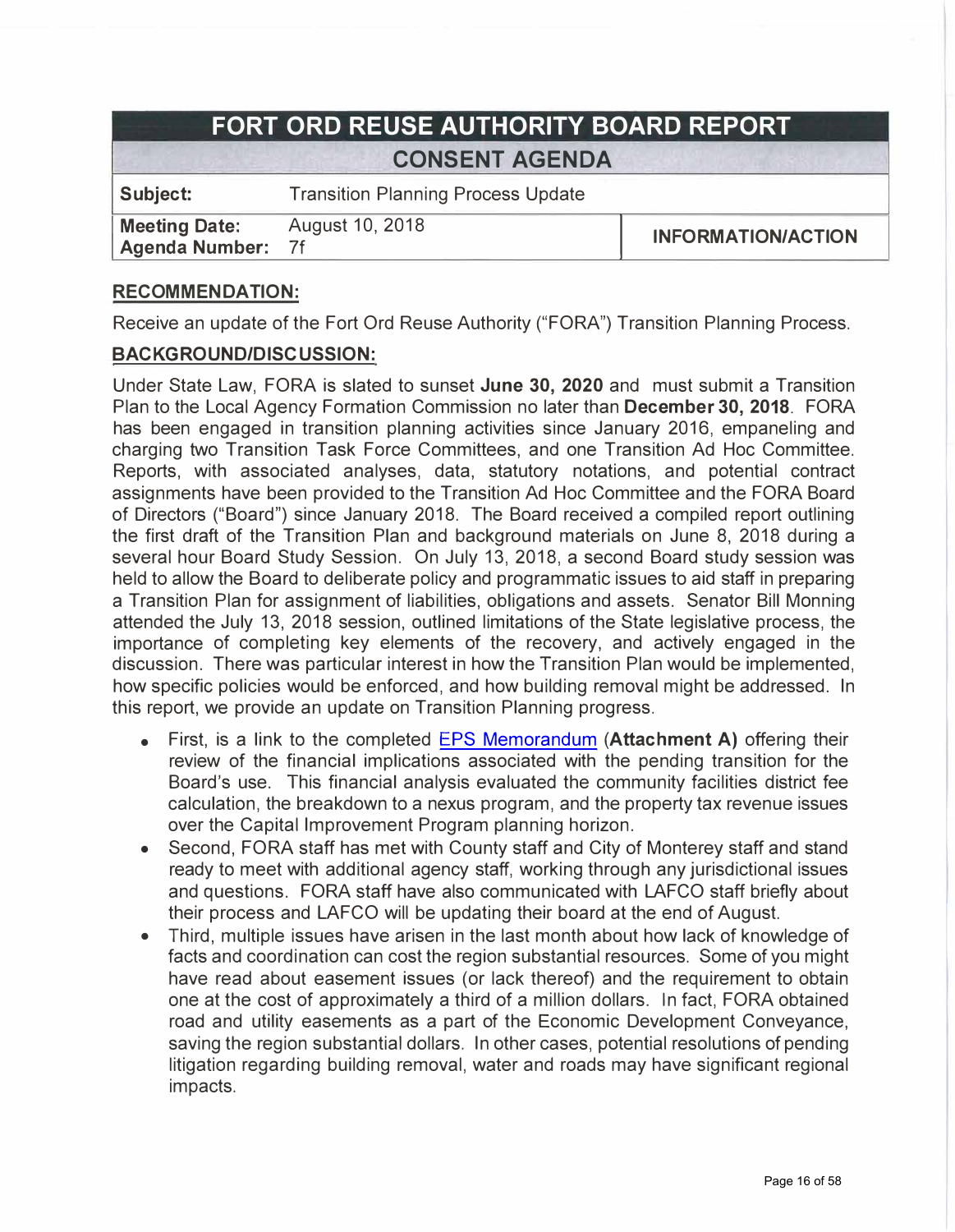Finally, in preparation for the Transition Plan hearing in September or October, attached please find a draft of the findings and Transition Plan **(Attachment B)** to move forward.

#### **FISCAL IMPACT:**

Reviewed by FORA Controller

### **COORDINATION:**

The EPS Financial Memorandum was posted on the FORA website on July 24, 2018 and on August 1, 2018, the Administrative Committee was provided a hard copy.

Prepared by Alle Damon

Reviewed by Steve Endsley Approved by Jaly July FOR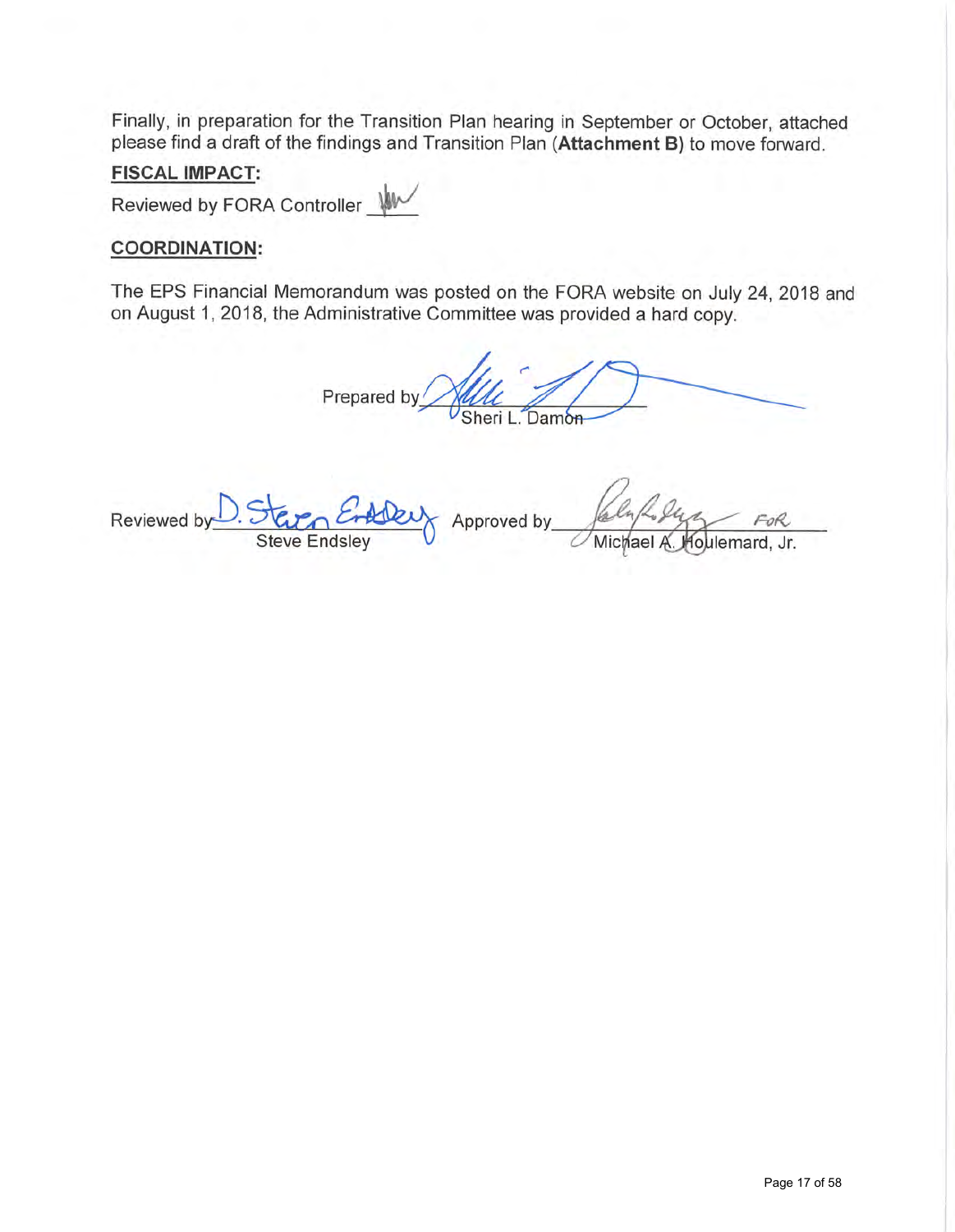# **FORT ORD REUSE AUTHORITY RESOLUTION NO. 18-xx**

*A RESOLUTION OF THE GOVERNING BODY OF THE FORT ORD REUSE AUTHORITY Adopting a Transition Plan*

THIS RESOLUTION is adopted with reference to the following facts and circumstances:

- A. The Fort Ord Reuse Authority ("FORA") was established in 1994 by state legislation and when each Jurisdiction voted to create the Fort Ord Reuse Authority in accordance with Government Code section 67700 and following (the "FORA Act"). FORA, as a regional agency, is authorized with a primary legislative directive to plan, facilitate, and manage the transfer of former Fort Ord property from the United States Army (the "Army") to the governing local jurisdictions or their designee(s).
- B. FORA, under FORA Act authority, adopted a Fort Ord Base Reuse Plan (the "Reuse Plan") on June 13, 1997, which identified (1) environmental actions required to mitigate development and redevelopment of the former Fort Ord (the "Basewide Mitigation Measures"), and (2) infrastructure and related costs necessary to accommodate development and redevelopment of the former Fort Ord (the "Basewide Costs"). As a part of that approval, the Board certified an Environmental Impact Report and adopted a Statement of Overriding Considerations making the follow findings:
	- The Reuse Plan will provide for an improved and diversified retail and industrial economy and market that will generate employment and create financial stability;
	- The Reuse Plan will provide moderate and upscale housing which will provide more affluent residents to the Cities of Seaside ("Seaside") and Marina ("Marina"), thereby creating a housing stock with higher income families in these communities with larger disposable incomes;
	- The Reuse Plan will provide additional tourist support facilities in Seaside and Marina, thereby contributing additional employment opportunities;
	- The Reuse Plan will encourage and prioritize the development of projects that are regional in scale, thereby creating additional destination points on the Monterey Peninsula, and thereby enhancing the local economy;
	- The Reuse Plan provides for the creation of various additional recreational facilities and open space that will enhance the quality of life for not only the residents of Seaside and Marina but all of the residents of the Peninsula;
	- The Reuse Plan will attract and assist in retaining a pool of professional workers for the Peninsula;
	- The Reuse Plan will assist in ensuring that the overall economic recovery of the Peninsula benefits the Cities of Del Rey Oaks ("DRO"), Monterey ("Monterey"), Seaside, Marina, and the unincorporated areas of the County of Monterey ("County") in the vicinity of Fort Ord;
	- The Reuse Plan will provide for additional and needed senior housing opportunities;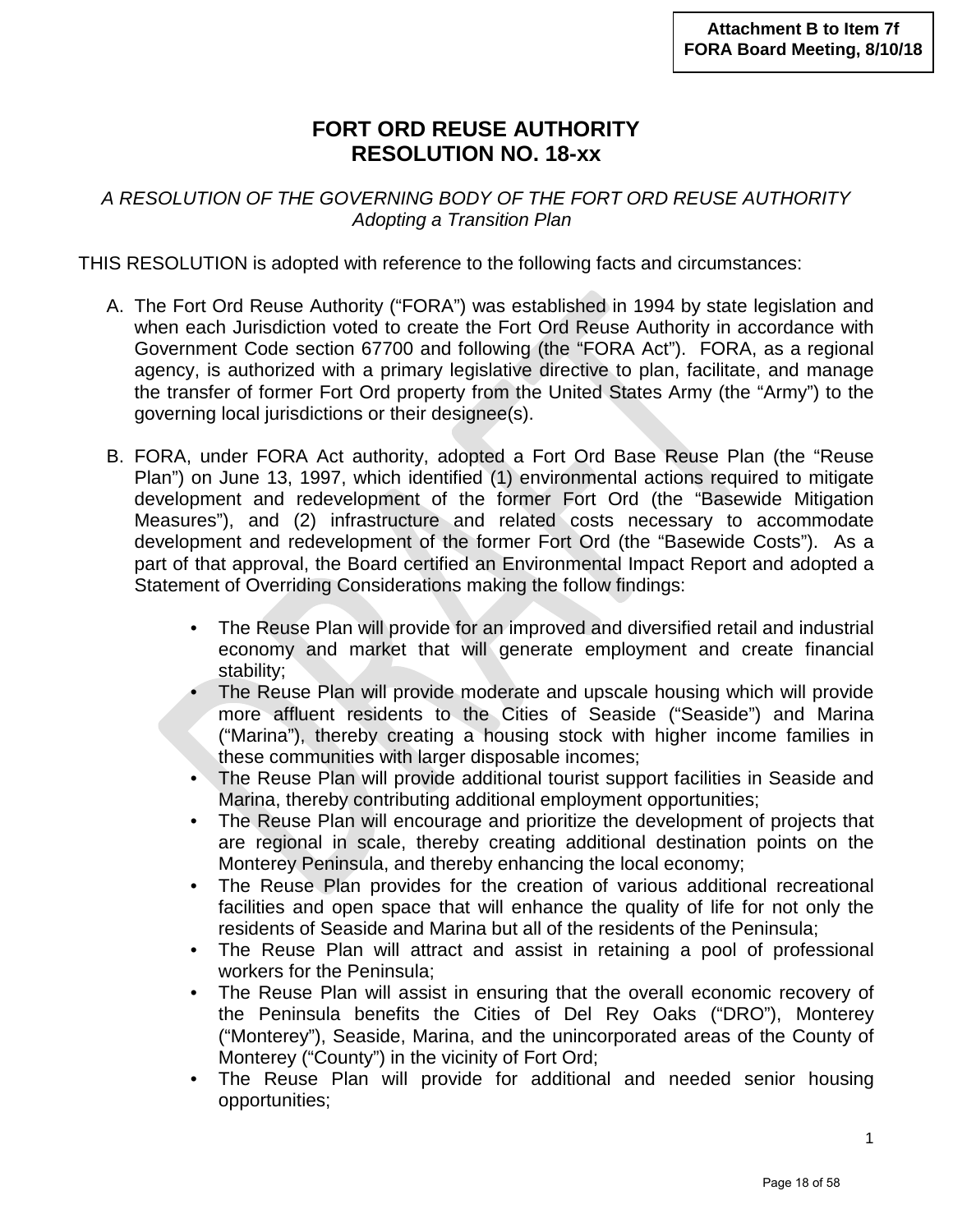- The Reuse Plan will assist the communities of Seaside and Marina in the transition of their respective community images from dependent, military base extensions with transient military personnel to vital, independent, and selfactuated communities populated with permanent residents with long-term interests in the well-being of their respective communities.
- The Reuse Plan will encourage development that will enhance the continued viability of California State University at Monterey Bay and the open space areas retained by the federal government through the Bureau of Land Management and conveyed to the California Department of Parks.
- C. FORA is obligated by the California Environmental Quality Act, the Reuse Plan and the Authority Act (Government Code Section 67670 and following) to implement the Basewide Mitigation Measures and incur the Basewide Costs. To carry out such obligations, FORA arranged for a public financing mechanism to apply to all former Fort Ord properties.
- D. In the Reuse Plan, FORA identified land sale and lease (or "property based") revenues, FORA share of Fort Ord property taxes, and basewide assessments or development fees, as the primary sources of funding to implement the Basewide Mitigation Measures and to pay the Basewide Costs.
- E. To implement its obligations under the Authority Act and transition the base as quickly as possible, FORA sought funding, entered into multiple agreements with local, state, and federal entities, established a community facilities fee and a capital improvement program. Many of those contractual obligations will survive FORA dissolution and must be assigned.
- F. On or about June 7, 2000, FORA entered into a Memorandum of Agreement (MOA) for the No-Cost Economic Development Conveyance ("EDC") of former Fort Ord Lands. This document was recorded on June 23, 2000 at Series No. 2000040124 in Monterey County records. The MOA provided the vehicle for the Army to transfer property to FORA without monetary consideration. Under the Federal legislation any Sale or Lease Proceeds are to be applied to the economic development of the former Fort Ord.
- G. In 2001, each underlying Land Use Jurisdiction and FORA entered into Implementation Agreements or other Agreements to provide for orderly transfer of EDC property and the allocation of a fair and equitable share of Basewide Costs and Mitigation Measures. The Army required that water be allocated in a fair and equitable manner amongst all property recipients. It is intended that those contracts be addressed through this Transition Plan Agreement for the mutual benefit of the Monterey Bay region and to the mutual benefit of all other successors in interest to FORA.
- H. On or about 2001, FORA established a Community Facilities District ("CFD"), which collects a special tax on all properties to be developed. The tax is due and payable on issuance of a building permit for the property. That tax adjusts annually and cannot be legally challenged. The CFD is structured to promote business/job generating uses on the base. When the FORA legislation sunsets that CFD may no longer be collected. If

2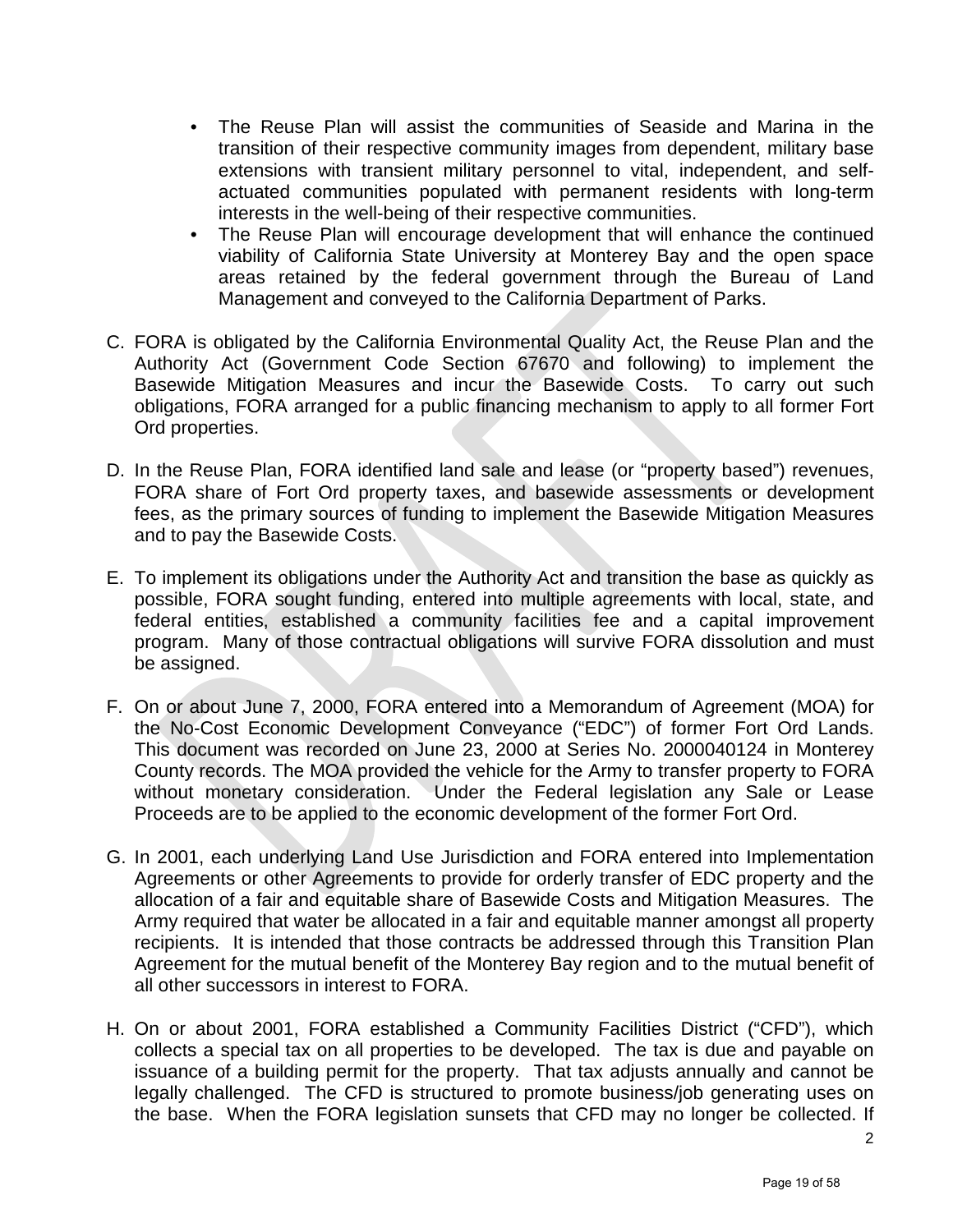the CFD is replaced with a nexus fee, it is likely the underlying taxation will be shifted to job generating uses paying more and housing paying less. Replacement fees may be imposed on future development.

- I. On or about \_\_\_\_\_ the entire former Fort Ord was designated as a Superfund Site due to contamination. The Army is obligated to remediation the former Fort Ord by state and Federal law, including the removal of munitions and explosives. The timeline for the Army cleanup was based in part upon the contingent nature of funding and Department of Defense priorities for funds. Accordingly, in order to receive the properties early and facilitate an orderly and timely remediation of former Fort Ord lands, the Army and FORA entered into an early transfer agreement. Through a series of agreements between Army, FORA, Environmental Protection Agency, and Department of Toxic Substance Control, FORA has proceeded pursuant to an Army grant to remediation the former Fort Ord. The remediation obligations will be ongoing post dissolution of FORA.
- J. The Board wishes to continue orderly reuse, and to provide for the orderly transition of FORA's assets, liabilities, pledges, obligations and a schedule of those obligations to complete the FORA basewide costs and mitigation measures.
- K. Government Code section 67700 requires that FORA sunset when eighty percent (80%) of the base has been reused or on June 30, 2020 and that FORA file a transition plan with the Local Agency Formation Commission ("LAFCO") on December 31, 2018 or eighteen months prior to expiration of FORA.

WITH REFERENCE TO THE FACTS RECITED ABOVE, the Board hereby makes the following findings:

#### Section 1. Basewide Costs and Basewide Mitigation Measures:

The Board hereby finds that the Basewide Costs and Basewide Mitigation measures are as reflected in the Capital Improvement Program. Basewide Costs and Basewide Mitigation measures are defined as follows:

- Basewide Costs means the estimated costs identified in the Reuse Plan for the following: FORA Reuse Operations, Net Jurisdictional Fiscal Shortfalls, Caretaker Costs, and Demolition. The Basewide Costs are more particularly described in the Fort Ord Comprehensive Business Plan and the Findings attached to the Reuse Plan.
- Basewide Mitigation Measures means the mitigation measures identified in the Reuse Plan. Basewide Mitigation Measures include: basewide transportation costs; habitat management capital and operating costs; water augmentation and storm drainage costs; FORA public capital costs; and fire protection costs. The Basewide Mitigation Measures are more particularly described in the Fort Ord Comprehensive Business Plan, described in Section 1(f), the Development and Resource Management Plan, and the Findings attached to the Reuse Plan.

The Board finds that the FORA Community Facilities District funding mechanism provides the best vehicle to ensure long term revenue generation and revenue sharing to complete the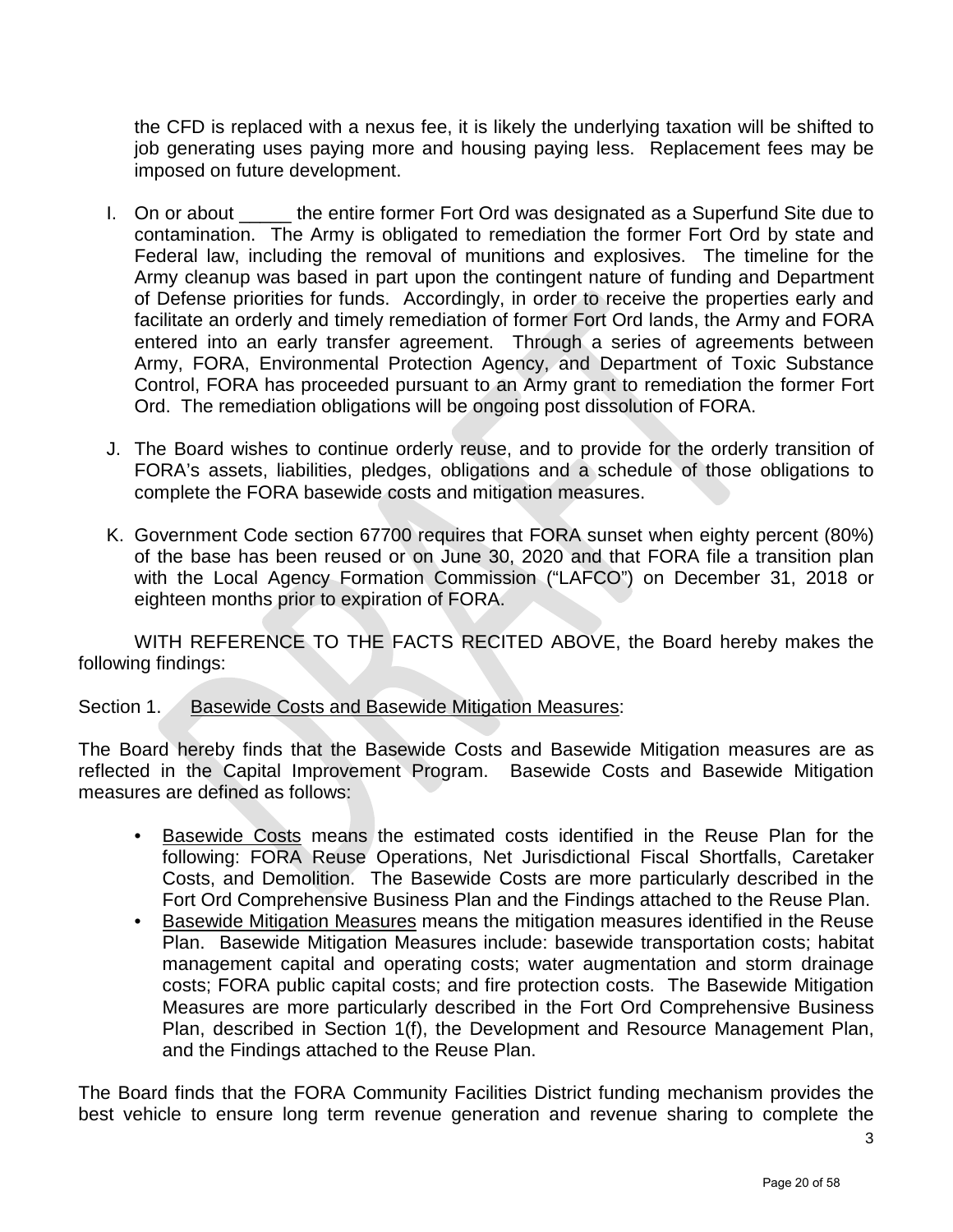basewide mitigation measures in the Capital Improvement Program. The Board makes this finding knowing that imposing new financing mechanisms on already entitled development creates risk of loss to the region of approximately \$72 million dollars towards completing the remaining Basewide Mitigation measures. As a part of this transition, the Board strongly encourages all underlying jurisdictions with future prospective development to form Community Facilities Districts (or other replacement mechanisms) to replace the revenues which would have been raised by the FORA CFD. Additionally, the Board encourages member jurisdictions to include in future projects language which will obligate future development projects to pay a FORA/Basewide Mitigation/Basewide Cost fee (or equivalent replacement fees). The Board recognizes that replacement financing mechanisms will require new revenue sharing agreements between those that generate the revenues and those that are completing the Basewide mitigation measures. The Board further finds that the Implementation Agreements with Marina, Seaside, City of Monterey, City of Del Rey Oaks and the County all require that they continue to fund the base reuse until all basewide costs and mitigation measures have been retired. The Board hereby assigns and requests that LAFCO impose revenue generation obligations, pursuant to Government Code section 56886, on the member jurisdictions in accordance with the formulas set forth in the Implementation Agreements. That revenue generation shall be paid into a fund/escrow account established for the purpose of sharing revenues, unless revenue sharing agreements are finalized and presented prior to LAFCO approval of this Transition Plan.

#### Section 2. Assignment of liabilities/obligations:

FORA has two types of liabilities/obligations: **real property related** liabilities and obligations (Basewide Mitigation Measures, Basewide Costs, Contractual, and ESCA obligations) and **administrative** liabilities and obligations (E.g. CalPERS, Administrative, costs not flowing from the ownership, control, management or transfer of real property). Each type of obligation will have a unique assignment as a part of transitioning the Agency. In general, administrative liabilities and obligations will be assigned base upon FORA Board voting percentage as outlined herein below. Unless otherwise specified, Real property related liabilities and obligations shall be assigned to the underlying jurisdiction, unless there are agreements changing that allocation.

#### **Administrative**

|                               | VOTING (13) |
|-------------------------------|-------------|
| City of Monterey 1/13         | 7.69%       |
| City of Marina 2/13           | 15.38%      |
| City of Del Rey Oaks 1/13     | 7.69%       |
| City of Monterey 1/13         | 7.69%       |
| County of Monterey 3/13       | 23.1%       |
| City of Pacific Grove 1/13    | 7.69%       |
| City of Carmel-by-the-Sea1/13 | 7.69%       |
| City of Sand City 1/13        | 7.69%       |
| City of Seaside 2/13          | 15.38%      |
|                               | 100%        |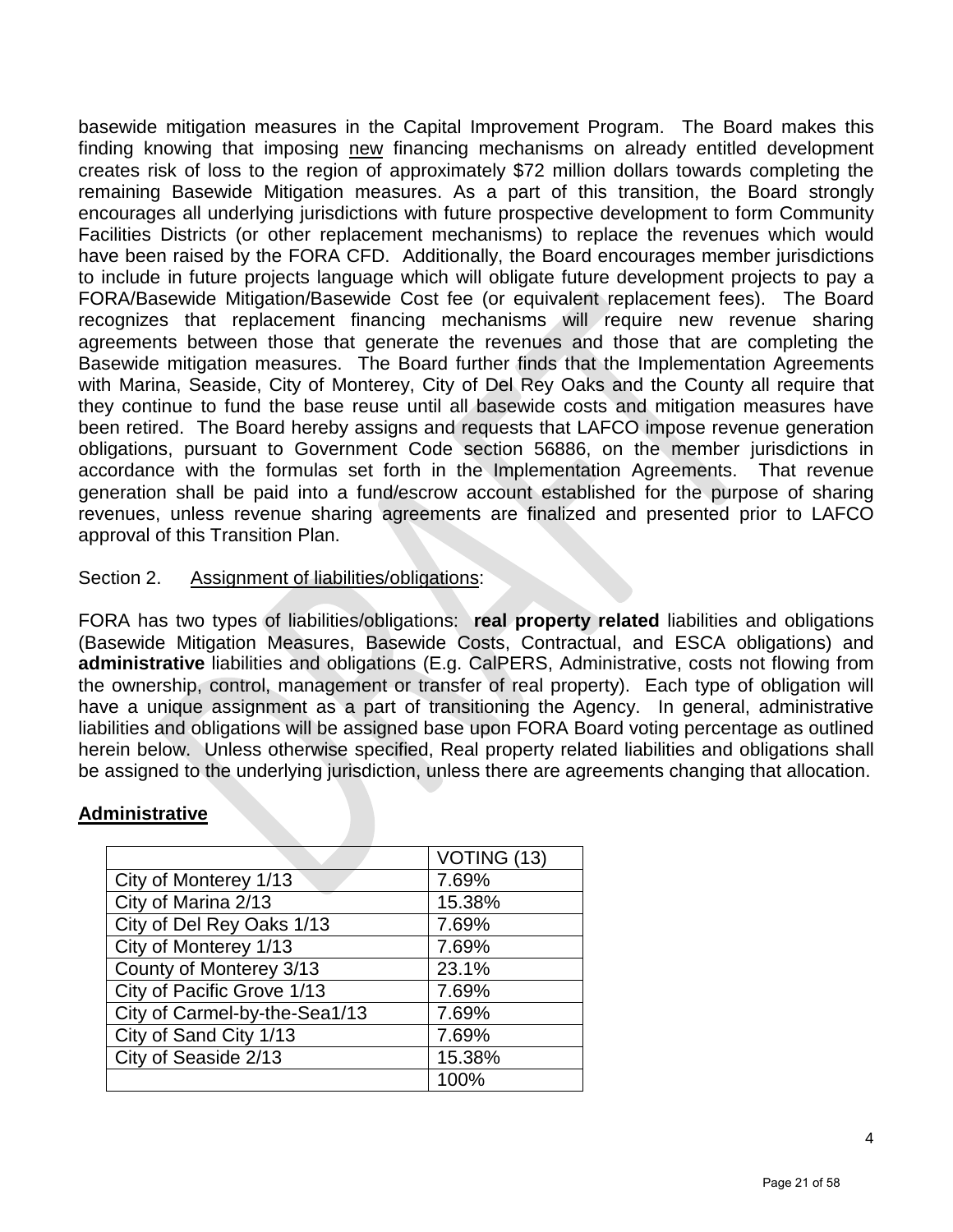# **Contractual Obligations**.

The Board hereby finds that the FORA contractual obligations have been collected and reflected on the attached [Exhibit A.](http://fora.org/Board/2018/Packet/Additional/081018_Item_7f_Transition_Update.pdf) To the extent that any contractual obligation is discovered after LAFCO approval of this transition plan, those contractual obligations shall be assigned as follows:

- If the obligation is related to underlying use of property, it shall be assigned to the underlying land use jurisdiction;
- If the obligation is an administrative liability/obligation it shall be assigned/addressed jointly and severally in conformance with the voting percentage obligation;

#### Section 3. Transition Plan Subject matters:

- A. **Habitat**. The Board hereby finds that integrated basewide habitat protection is best funded by the FORA CFD. By Board policy the Board has identified and set aside approximately 30% of collected CFD fees to be put towards a basewide habitat management and conservation plan. It is the Board's intent that if/once a joint powers agency/authority is formed for the purposes of basewide habitat management and conservation, that the habitat management and conservation obligations shall be assigned/transferred to that entity. If the FORA CFD is continued, it shall continue to keep basewide habitat conservation as one of the funding requirements and shall transfer funds to the JPA for purposes of management of habitat in perpetuity. The attendant funds on hand at FORA sunset shall be provided to that entity to be held in trust solely for the purposes of long term management of habitat management areas and assistance for other projects requiring site specific habitat conservation plan and take permits. If no JPA is formed, then long term habitat management shall be borne by the underlying land use jurisdictions. Prior to FORA Board sunset, the Board shall review the basewide habitat funding policies to determine whether those funds shall be transferred/provided to underlying jurisdictions at FORA sunset or allocated to other basewide costs and mitigation measures.
- B. **Roads**. The Board hereby finds that completion of the on-base Fort Ord Transportation Network projects that have been identified in the Capital Improvement program are essential to the long term success of the economic recovery of the reuse. The Board further finds that extension of the FORA CFD for the purpose of revenue generation and revenue sharing would be the best long term way to collect and share revenues to fund the transportation network for the on-site and off-site projects and the regional projects to the extent that a replacement regional transportation fee may not be imposed on already approved development projects. For all those projects in which FORA is not the designated lead agency, which is not yet completed, the responsibility to generate and/or collect revenues from the other member agencies will rest with the lead agency. For those projects in which FORA is the lead agency which have not yet been completed, the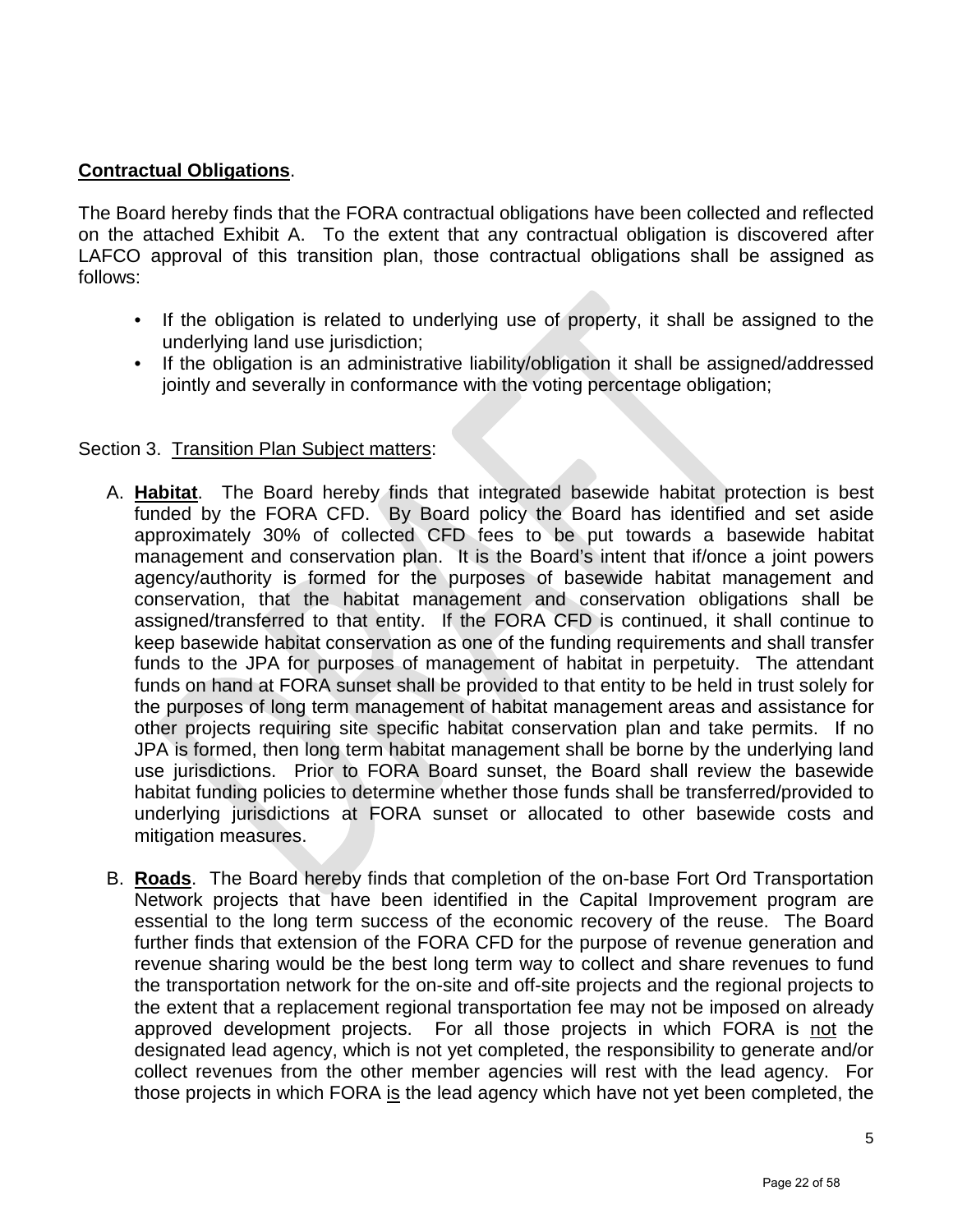Board request that LAFCO assign obligation to the Transportation Agency of Monterey or that it remain under the obligation of a modified extension of the FORA Act.

- C. **Environmental Services**. The Board hereby finds that the long term stewardship obligations and related monitoring activities identified by the United States Army for its munitions removal obligations are crucial to the future success of the recovery program. The Board further finds that the current staffing of the Environmental Services Cooperative Agreement ("ESCA") be continued and sustained either through an extension of a modified FORA through ESCA contract terminus in 2028 or assignment to Seaside upon the dissolution of FORA. The Board also finds that the funding associated with the performance of the terms of the contract be negotiated for assignment at the point of dissolution.
- D. **Building Removal**. The Board hereby finds that former Fort Ord remnant US Army structures not obligated to be removed under the FORA CIP are a barrier to the recovery and reuse overall program and a nuisance to quiet enjoyment of the region assets. The Board also finds that an extension of the FORA Act to sustain resources that can be applied to this significant barrier to recovery is an important transition component. The Board, therefore, further requests legislative consideration of an extension to meet this blight eradication need as well as other resource demands noted in A & B herein.
- E. **Establishment of a Basewide Funding Escrow Account**. The Board hereby finds that a unified funding mechanism for handling Indemnification, Litigation and other expenses related to Basewide Mitigation Measures and Basewide Costs is necessary and appropriate. The unified fund may be either managed by a successor Jurisdiction willing and able to hold these funds in a special account solely for the purpose of administering the Basewide Mitigation Measures and Basewide Costs or an escrow account established for the sole purpose of holding and administering Basewide Mitigation Measures and Basewide Costs. The administrative overhead for holding and managing either of these mechanisms shall be treated as a real property related cost. Litigation management shall be pursuant to unanimous agreement of all affected parties, unless otherwise agreed in writing. Any additional funds required for administrative type liabilities/obligations shall be funded in accordance with the voting percentages of the FORA Board member jurisdictions. Any additional funds required for real property type liabilities/obligations shall be borne jointly and severally by the underlying land use jurisdictions, unless such basewide mitigation measure or costs is a project in which an underlying jurisdiction is the lead agency.
- F. **Water/Wastewater.** The Board hereby finds that it has made water allocations in accordance with the Implementation Agreements and those Agreements may need to be enforced should any jurisdiction's approved developments exceed their water allocations. In such a case, the remedy shall be [\_\_\_\_\_\_\_\_\_\_\_\_\_\_\_\_\_]. The Board further finds that transferring the obligation to finance water and wastewater infrastructure to Marina Coast Water District to implement the Reuse Plan is appropriate at FORA sunset. To the extent that Marina Coast is unable to impose and/or collect revenues to replace the revenues

6